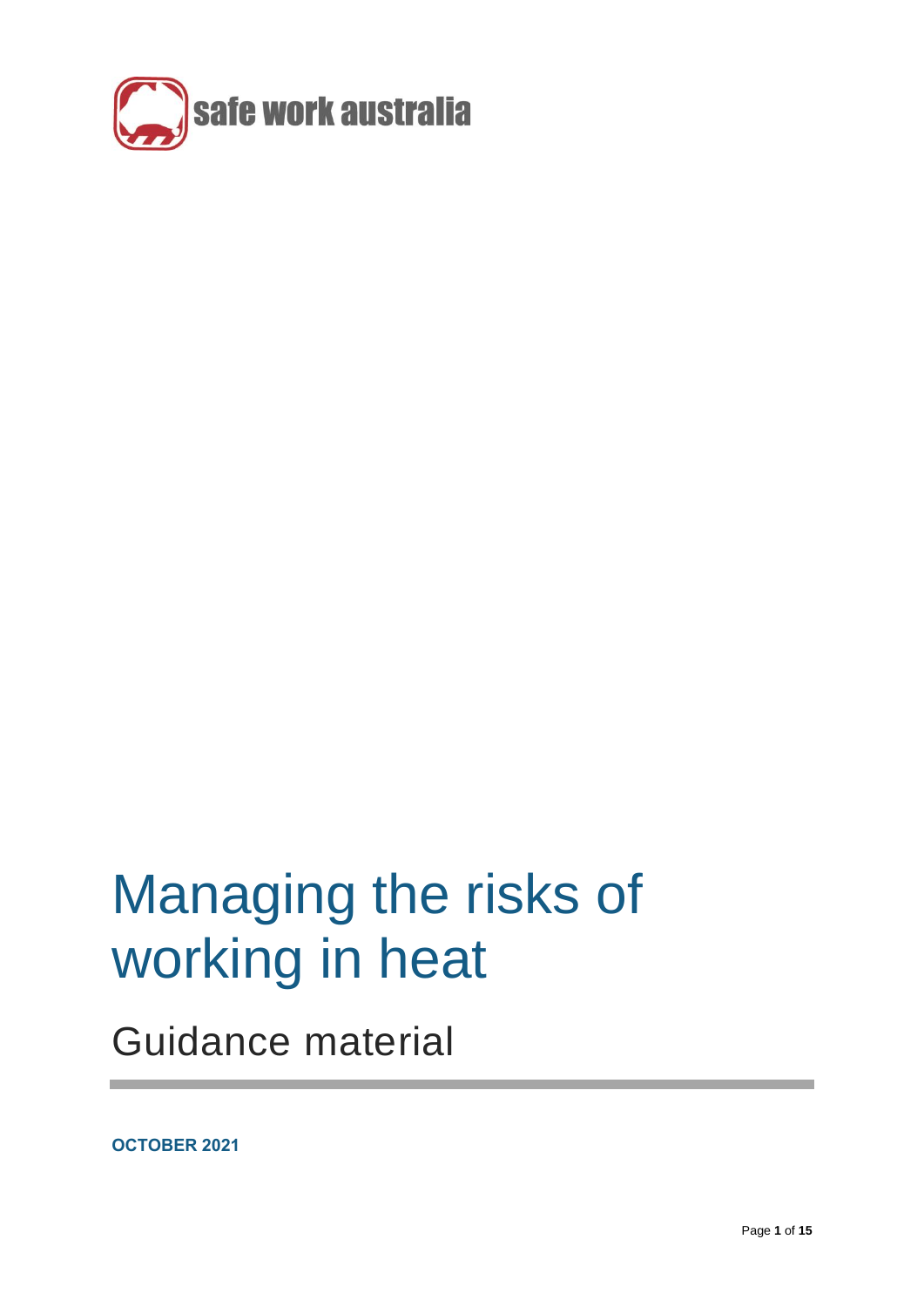#### **Disclaimer**

Safe Work Australia is an Australian Government statutory body established in 2009. Safe Work Australia's Members include members from the Commonwealth, and each state and territory, members representing the interests of workers and members representing the interests of employers.

- − Comcare
- NT WorkSafe
- SafeWork NSW
- SafeWork SA
- − Workplace Health and Safety Queensland
- WorkSafe ACT
- − WorkSafe Tasmania
- WorkSafe WA
- − Australian Council of Trade Unions
- − Australian Chamber of Commerce and Industry
- − Australian Industry Group

Safe Work Australia works with the Commonwealth, state and territory governments to improve work health and safety and workers' compensation arrangements. Safe Work Australia is a national policy body, not a regulator of work health and safety. The Commonwealth, states and territories have responsibility for regulating and enforcing work health and safety laws in their jurisdiction.

ISBN 978-1-76051-339-9 (PDF) ISBN 978-1-76051-340-5 (DOCX)

#### **Creative Commons**

This copyright work is licensed under a Creative Commons Attribution-Noncommercial 4.0 International licence. To view a copy of this licence, visit creativecommons.org/licenses In essence, you are free to copy, communicate and adapt the work for noncommercial purposes, as long as you attribute the work to Safe Work Australia and abide by the other licence terms.

#### **Contact information**

Safe Work Australia [| info@swa.gov.au](mailto:info@swa.gov.au) [| www.swa.gov.au](http://www.swa.gov.au/)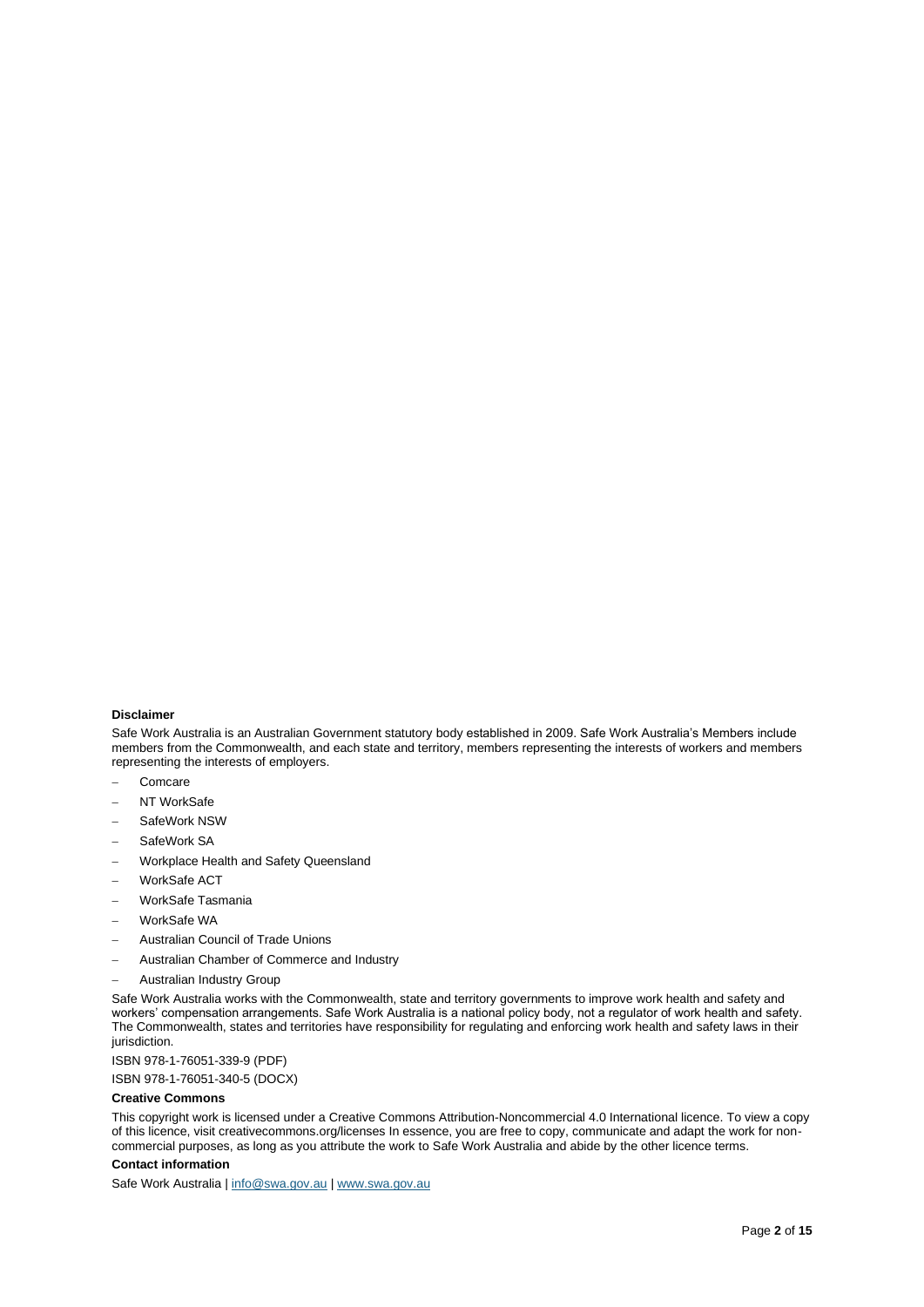# <span id="page-2-0"></span>**Contents**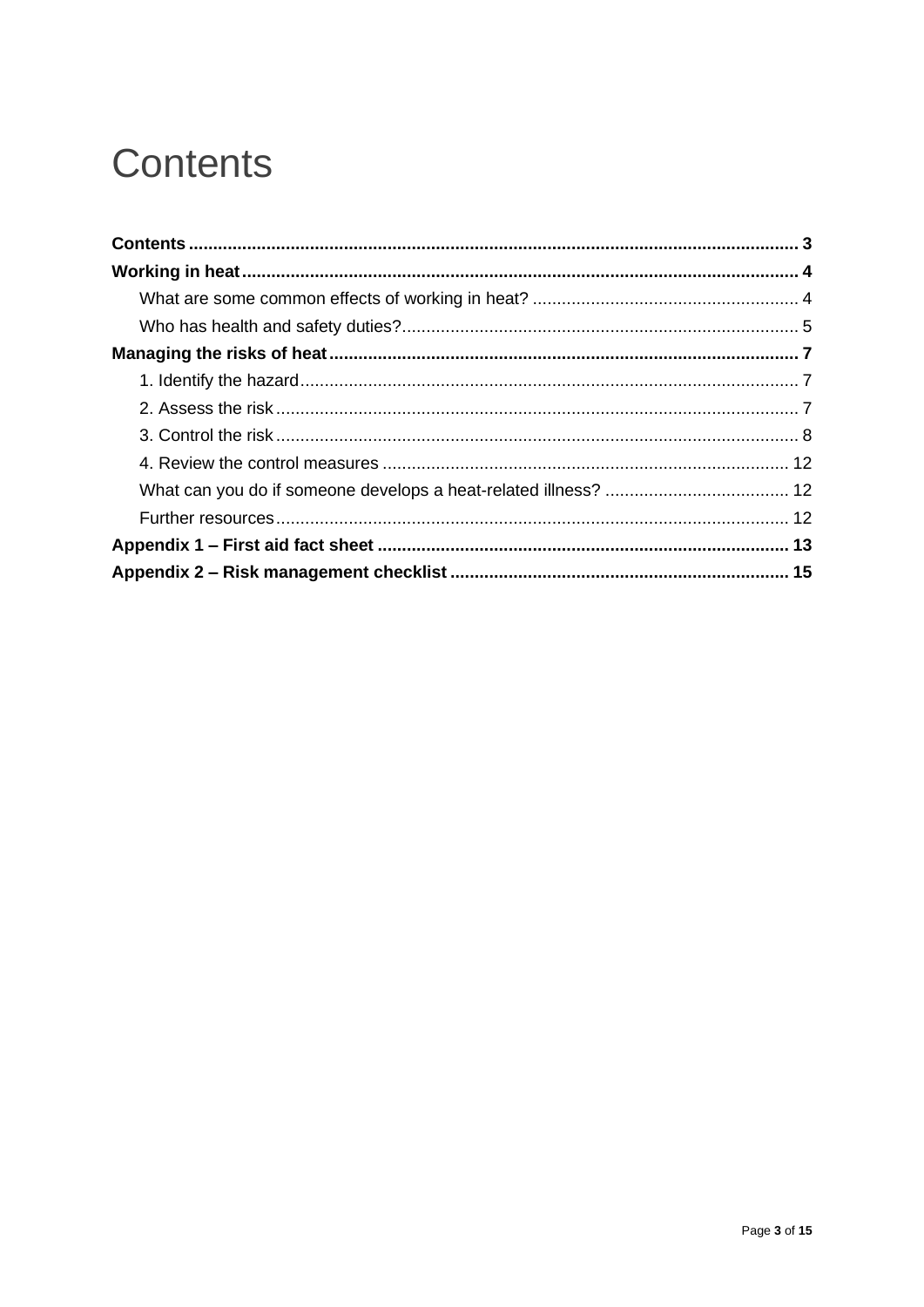# <span id="page-3-0"></span>Working in heat

This Guide provides practical guidance for a person conducting a business or undertaking (PCBU) on how to manage the risks associated with working in heat and information on what to do if a worker begins to suffer from a heat-related illness.

This Guide addresses heat that poses a direct risk to a worker's health and safety. For information on thermal comfort, where a worker is comfortable at a particular temperature, see the Code of Practice: *[Managing the work environment and facilities](https://www.safeworkaustralia.gov.au/doc/model-code-practice-managing-work-environment-and-facilities)*.

## <span id="page-3-1"></span>What are some common effects of working in heat?

Working in heat can be hazardous and can cause harm to workers. The human body needs to maintain a body temperature of approximately 37 degrees Celsius.

If the body has to work too hard to keep cool or starts to overheat, a worker can suffer from a heat-related illness. This is a general term to describe a range of progressive heat-related conditions including fainting, heat rash, heat cramps and heat stroke.

Some common effects of working in heat include:

- Heat rash, leading to skin irritation and discomfort.
- Heat cramps resulting from heavy sweating without replacing salt and electrolytes.
- Fainting, particularly when workers stand or rise from a sitting position.
- Dehydration from increased sweating if workers aren't drinking enough water.
- Heat stroke occurs when the body can no longer cool itself. This can be fatal.
- Burns can occur if a worker comes into contact with hot surfaces or tools.
- Slips, as a worker will sweat more in hot conditions which can increase the risk of slips - for example, a worker might slip when using sharp tools if their hands are damp.
- Reduced concentration, as heat can make it more difficult to concentrate, leading to confusion. This means workers may be more likely to make mistakes, such as forgetting to guard machinery.
- Increased chemical uptake into the body may occur as the heat causes the body to absorb chemicals differently and can increase the side effects of some medications.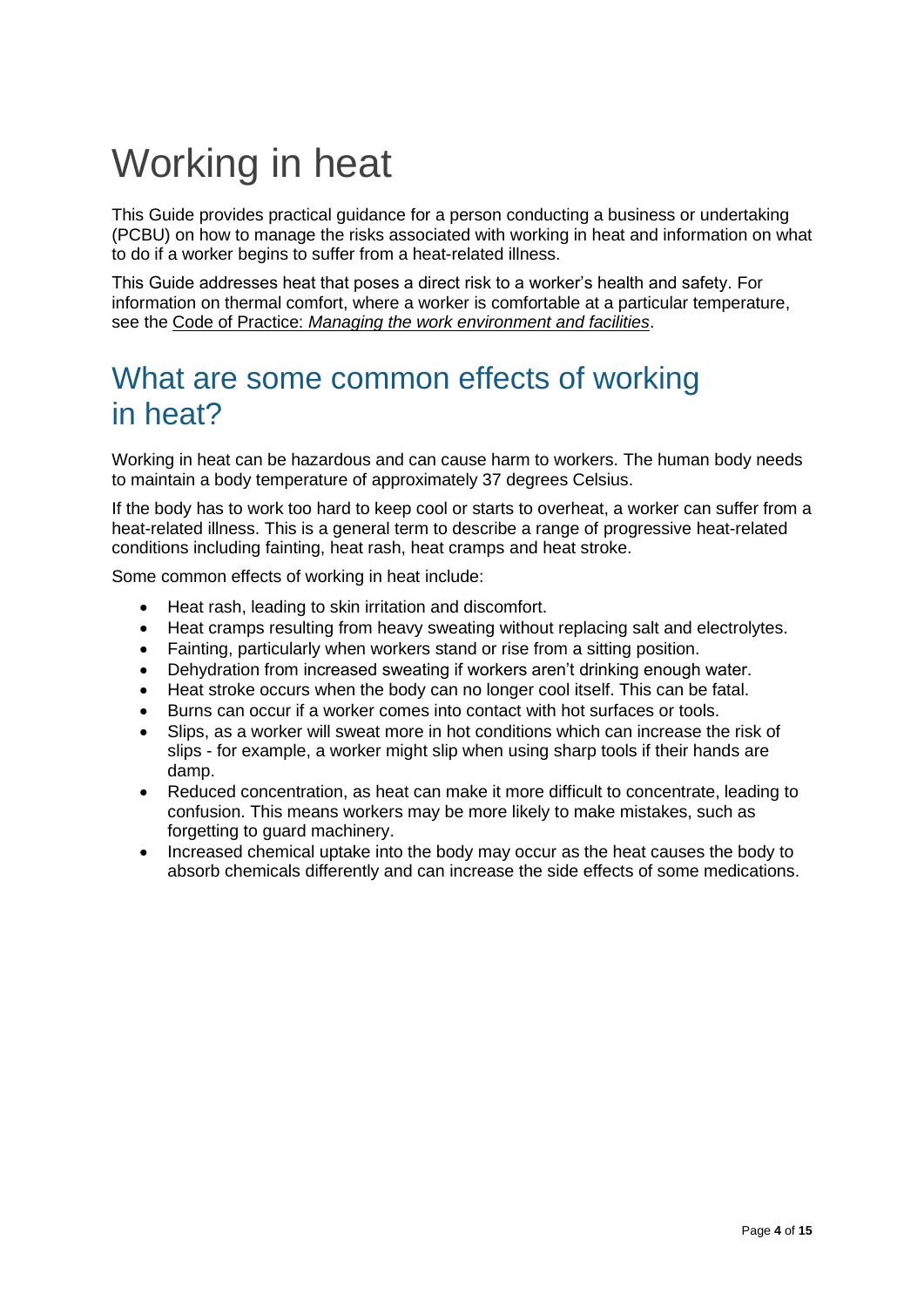# <span id="page-4-0"></span>Who has health and safety duties?

Everyone in the workplace has health and safety duties.

## Person conducting a business or undertaking

**WHS Act section 19** Primary duty of care **WHS Act section 49** Duty to consult **WHS Regulation 40**  Duty in relation to general workplace facilities

PCBUs must ensure, so far as is reasonably practicable, that workers, including volunteers, and other people are not exposed to health and safety risks arising from the business or undertaking. This duty requires the person to manage health and safety risks by eliminating them so far as is reasonably practicable, and if this is not reasonably practicable, by minimising those risks so far as is reasonably practicable. Consult workers:

- when identifying hazards and assessing risks to health and safety arising from the work carried out or to be carried out by the business or undertaking
- when making decisions about ways to eliminate or minimise those risks
- when making decisions about the adequacy of facilities for the welfare of workers, and
- when monitoring the conditions at any workplace under the management or control of the PCBU.

A PCBU must ensure, so far as is reasonably practicable, the following:

- ventilation enables workers to carry out work without risk to health and safety
- workers carrying out work in extremes of heat or cold are able to carry out work without risk to health and safety.

## **Officers**

### **WHS Act section 27**

#### Duty of officers

Officers must ensure, so far as is reasonably practicable, workers, including volunteers, and other people are not exposed to health and safety risks arising from the business or undertaking. This duty requires the person to manage health and safety risks by eliminating them so far as is reasonably practicable, and if this is not reasonably practicable, by minimising those risks so far as is reasonably practicable. Consult workers:

- when identifying hazards and assessing risks to health and safety arising from the work carried out or to be carried out by the business or undertaking
- when making decisions about ways to eliminate or minimise those risks
- when making decisions about the adequacy of facilities for the welfare of workers, and
- when monitoring the conditions at any workplace under the management or control of the PCBU.

A PCBU must ensure, so far as is reasonably practicable, the following: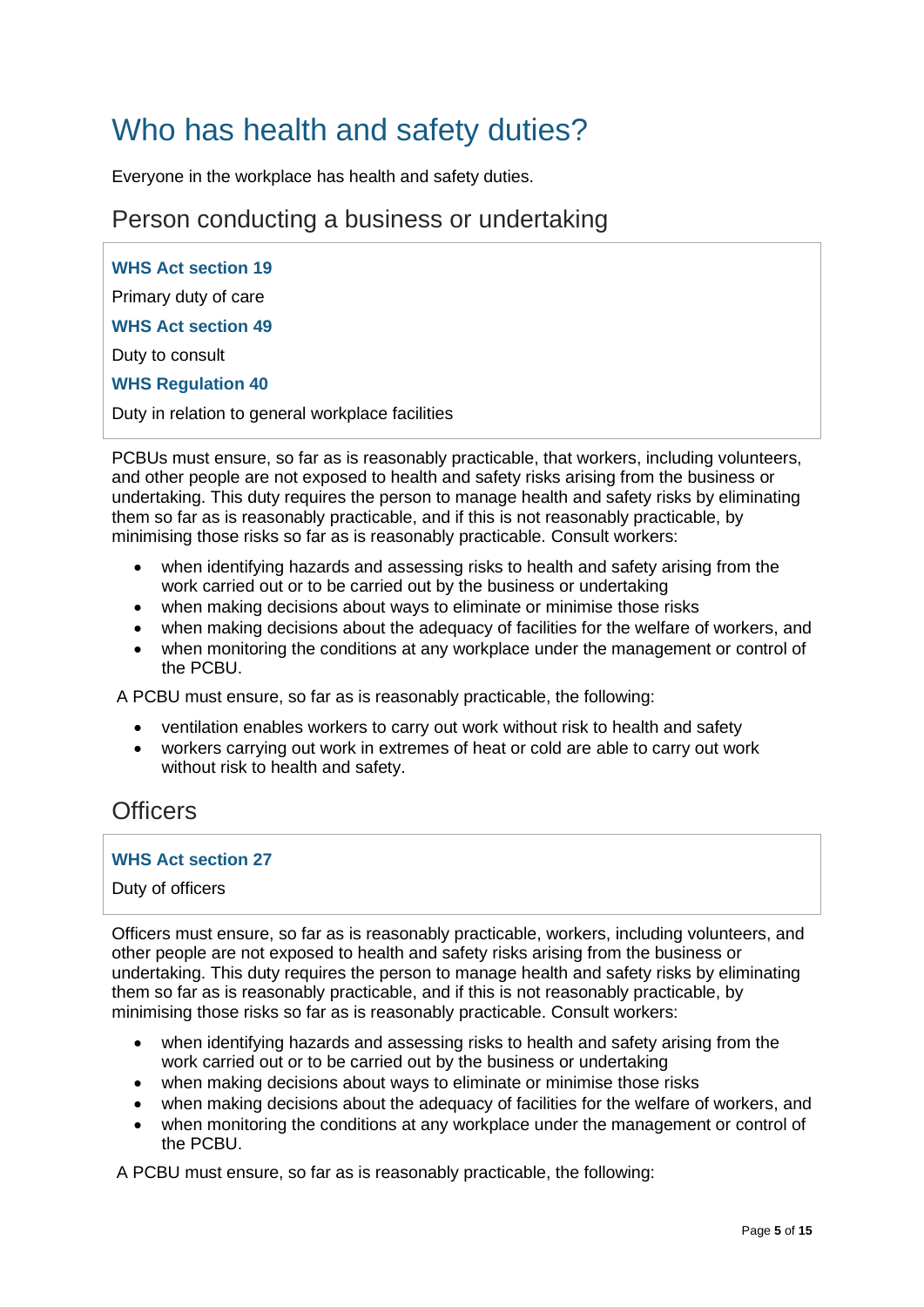- ventilation enables workers to carry out work without risk to health and safety
- workers carrying out work in extremes of heat or cold are able to carry out work without risk to health and safety.

### **Officers**

#### **WHS Act section 27**

Duty of officers

An officer (for example a company director) must exercise due diligence to ensure the business or undertaking complies with the WHS Act and WHS Regulations. This includes taking reasonable steps to ensure the business or undertaking has and uses appropriate resources and processes to eliminate or minimise risks to health and safety.

### **Workers**

#### **WHS Act section 28**

Duties of workers

Workers have a duty to take reasonable care for their own health and safety and to not adversely affect the health and safety of other persons. Workers must comply with reasonable instructions, as far as they are reasonably able, and cooperate with reasonable health and safety policies or procedures that have been notified to workers. If personal protective equipment (PPE) is provided by the business or undertaking, the worker must, so far as they are reasonably able, use or wear it in accordance with the information, instruction and training provided.

## **Others**

#### **WHS Act section 29**

Duties of other persons at the workplace

Other persons at the workplace, like visitors, must take reasonable care for their own health and safety and must take care not to adversely affect other people's health and safety. They must comply, so far as they are reasonably able, with reasonable instructions given by the PCBU to allow that person to comply with the WHS Act. If PPE is provided by the business or undertaking, other persons at the workplace must, so far as they are reasonably able, use or wear it in accordance with the information, instruction and training provided.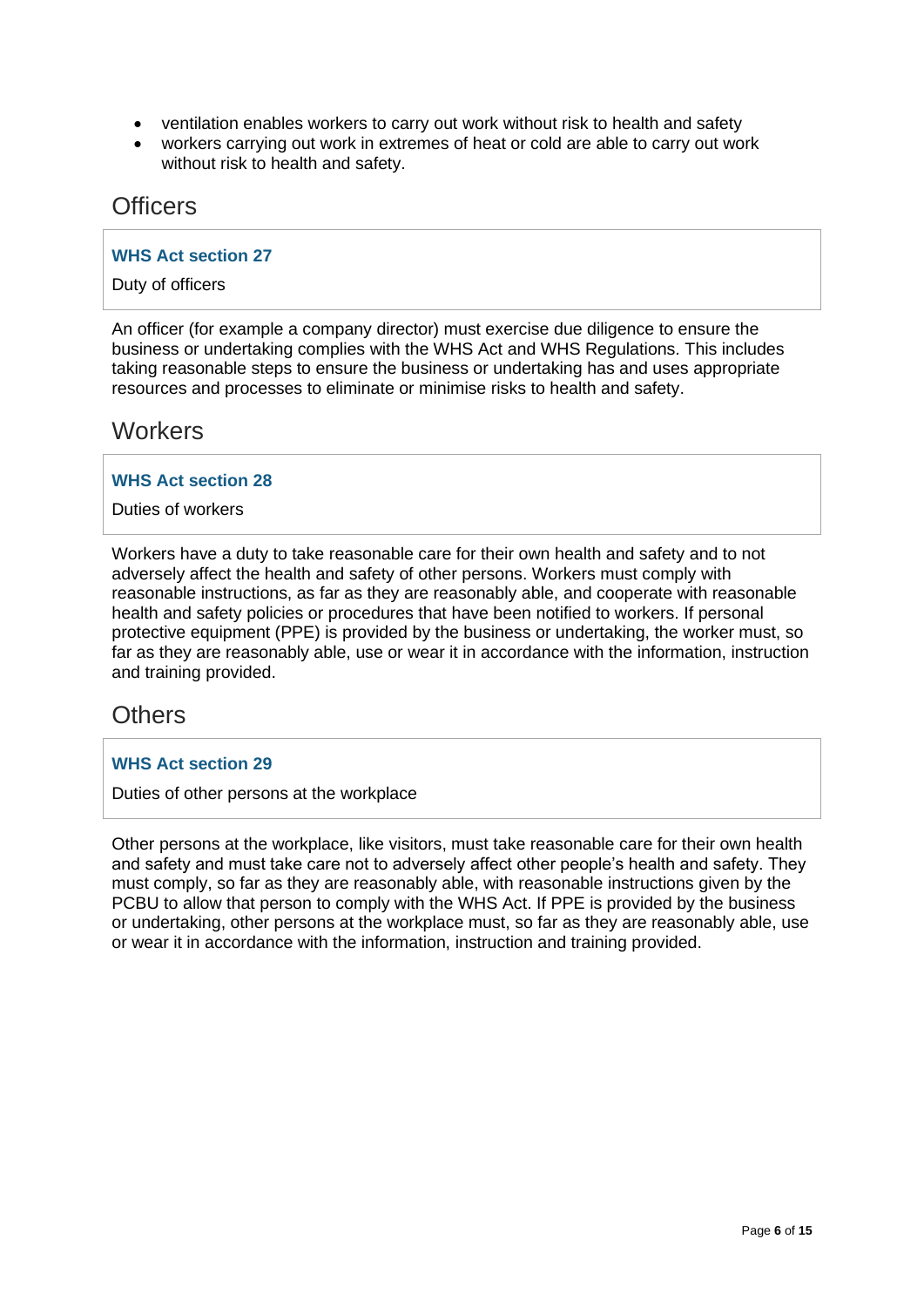# <span id="page-6-0"></span>Managing the risks of heat

The following steps should be used, so far as is reasonably practicable, to ensure that workers and other people are not exposed to harm from working in heat.

You must consult your workers and their health and safety representatives (if any) when deciding how to manage the risks of working in heat. If there is more than one business or undertaking at your workplace you must consult each one to find out who is doing what and work together so risks are eliminated or minimised, so far as is reasonably practicable.

Further information on consultation requirements is in the [Code of Practice:](https://www.safeworkaustralia.gov.au/doc/model-code-practice-work-health-and-safety-consultation-co-operation-and-co-ordination) *Work health and [safety consultation, co-operation and co-ordination](https://www.safeworkaustralia.gov.au/doc/model-code-practice-work-health-and-safety-consultation-co-operation-and-co-ordination)*.

More information on the risk management process is in the Code [of Practice:](https://www.safeworkaustralia.gov.au/doc/model-code-practice-how-manage-work-health-and-safety-risks) *How to [manage work health and safety risks](https://www.safeworkaustralia.gov.au/doc/model-code-practice-how-manage-work-health-and-safety-risks)*.

# <span id="page-6-1"></span>1. Identify the hazard

Heat is a hazard in many Australian workplaces, whether work is performed indoors or outdoors. To find out if it is a hazard in your workplace, consider:

- air temperature
- air flow
- humidity
- radiant heat sources
- work requirements
- the workers, and
- the workplace.

To help you identify hazards in your workplace you should talk to workers, including any health and safety representatives, and other duty holders. You can also talk to businesses similar to yours and find out whether heat is a hazard in that workplace. Additionally, you should review near misses, incidents and injury records to help identify risks at your workplace.

The checklist at Appendix 2 – [risk management checklist](#page-3-0) can be used to record identified hazards.

# <span id="page-6-2"></span>2. Assess the risk

A risk assessment can help you determine:

- how severe the risk is
- whether existing control measures are effective
- what action you should take to control the risk, and
- how urgently you need to take action.

To assess the risk you should consider:

- what is the impact of the hazard, and
- how likely is the hazard to cause harm.

How hot a worker feels will be different in every situation, depending on the individual worker, the work they are doing and the environment in which they are working.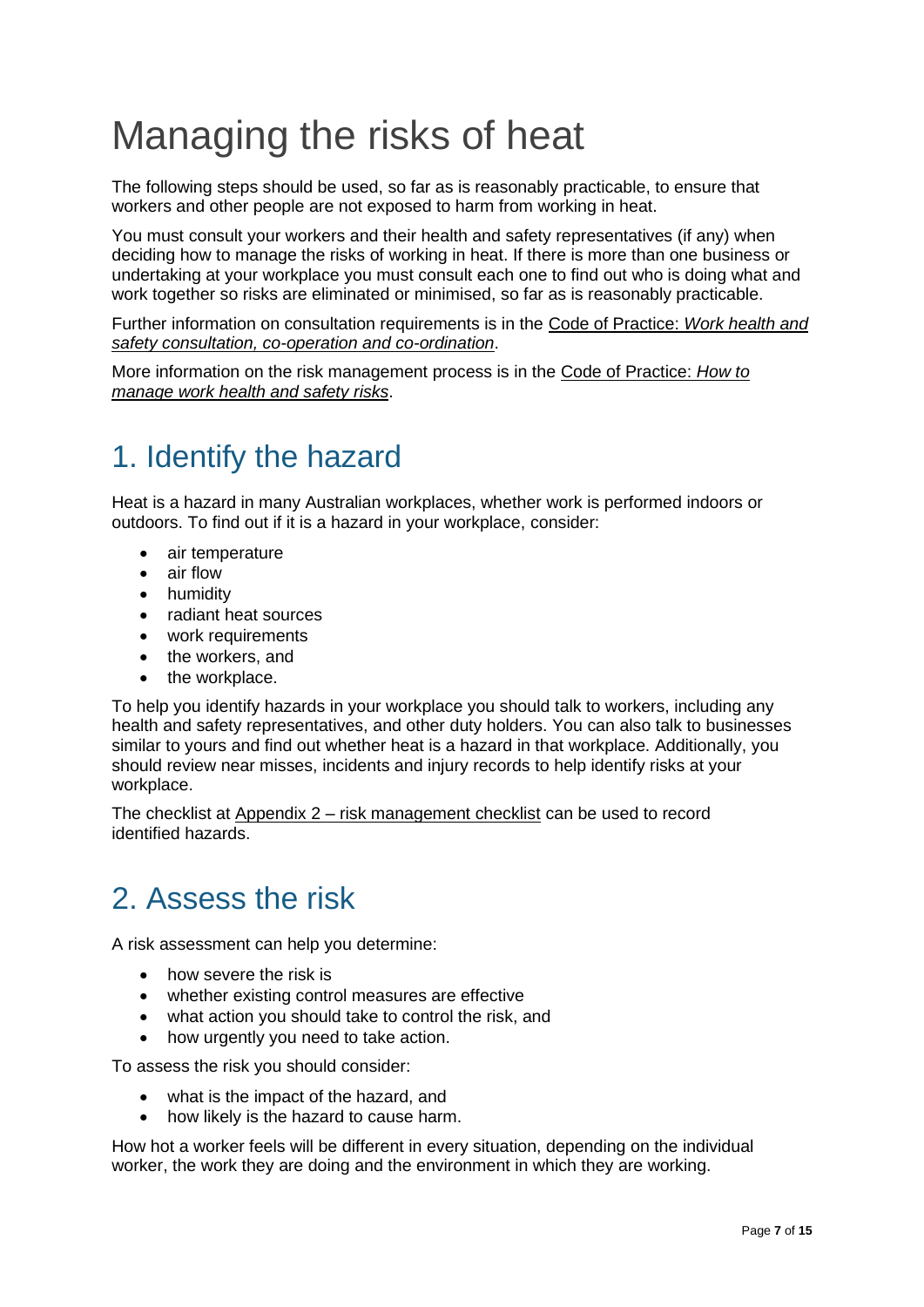When assessing heat risks, consider the following:

- Where the work is being done:
	- $\circ$  Working near heat sources and in confined spaces with minimal air flow (such as a roof cavity) can increase the risk of heat related illness.
	- $\circ$  Radiant temperatures may be high when working in the sun, particularly on a concrete or metal roof, or near hot machinery or processes (for instance a furnace, kitchen or manufacturing workshop).
	- o Working in high levels of humidity can make it more difficult for a person to cool down.
- The type of work:
	- o Physical exertion, particularly over long periods, increases the risk of heatrelated illness, even in moderate conditions.
	- $\circ$  Some workers may also not be able to pace their work and may be at greater risk from the heat. Workers on performance-based salaries are generally less likely to reduce their work rate to prevent over exertion.
	- o Concentration may also be affected by heat, particularly for complex or difficult tasks.
- Clothing, including PPE, uniforms and standard dress, as they may impair the evaporation of sweat and increase the risk of heat-related illness.
- The individual workers:
	- $\circ$  An apprentice may take longer to do a task or might not know how to work safely. Their supervisor might also be at increased risk if they are also exposed to heat for a longer time.
	- Physical fitness and acclimatisation to current working conditions.
- Whether a worker has disclosed anything which indicates they are susceptible to heat-related illness, for example:
	- o Taking certain medications such as diuretics, or taking non-medical drugs
	- o Pregnant
	- $\circ$  Suffering from a relevant condition or illness such as diabetes, obesity, heart disease or fever
	- o Has previously suffered from a heat-related illness
	- o At higher risk of dehydration or electrolyte depletion for example are on a fluid-restricted diet
	- o Younger (aged 25 or under) or older (aged 55 or more)
	- o Returning to work after an absence, such as a fly-in-fly-out worker, or someone returning to work after an incident.

Additionally, consider the potential impact of heatwaves. A heatwave occurs when the maximum and the minimum temperatures are unusually hot over at least a three-day period. Heatwaves may pose more risks to workers due to:

- warmer nights contributing to reduced sleep quality
- high temperatures being reached earlier in the day and lasting longer, and
- fatigue affecting workers' ability to perform work safely and effectively.

# <span id="page-7-0"></span>3. Control the risk

You must do everything that is reasonably practicable to eliminate the risks associated with working in heat. Where it is not possible to eliminate a risk, you must minimise it, so far as is reasonably practicable. You should work through the hierarchy of controls when managing risks.

. Use one or more of the following approaches: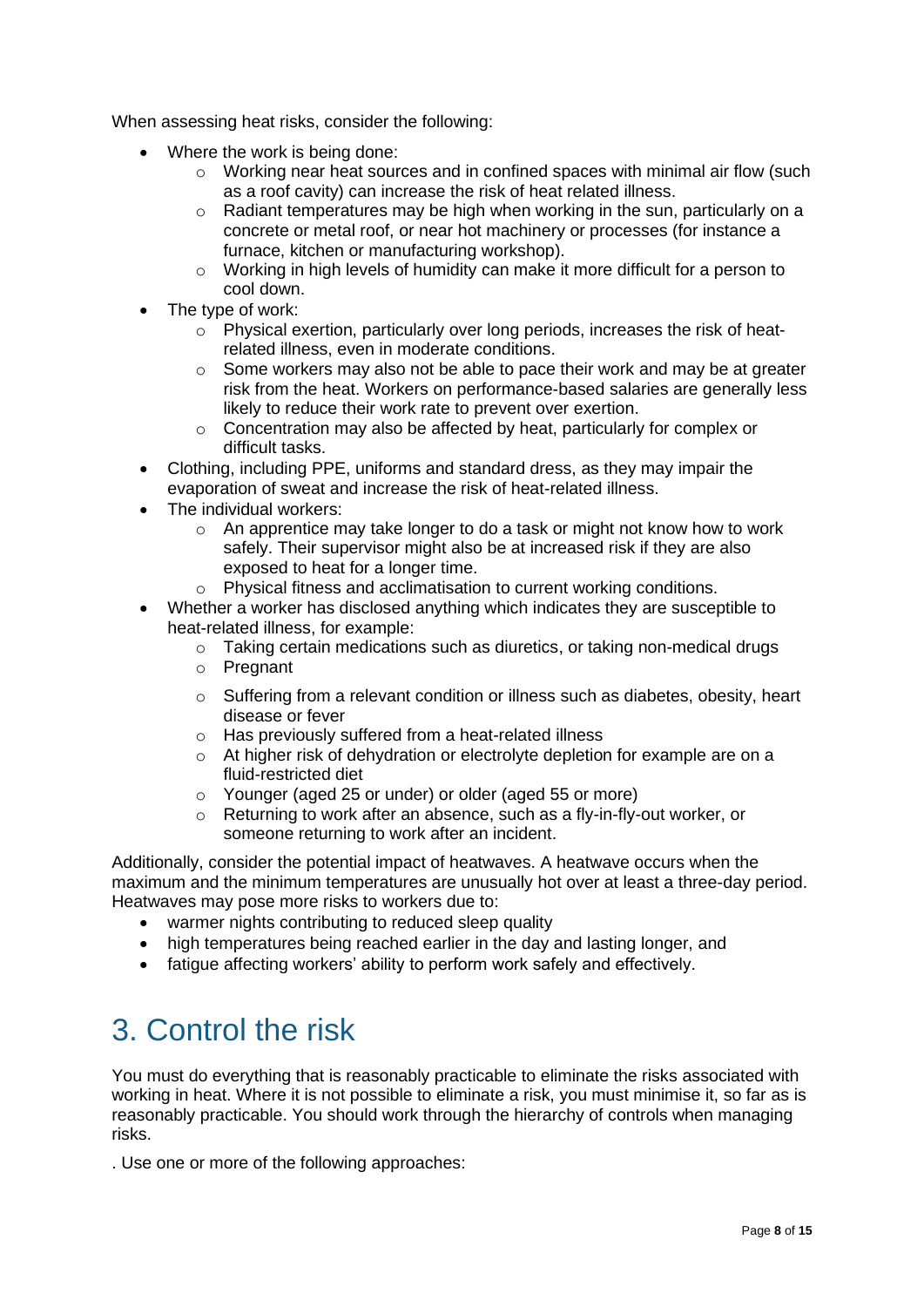- Substitute the hazard with something safer
- Isolate the hazard, and
- Use engineering control measures

If risks remain, you must minimise them so far as is reasonably practicable by applying administrative control measures.

Any remaining risks should be minimised with suitable personal protective equipment (PPE) where suitable.

Remember, heat that represents a hazard to workers may be generated by more than just weather conditions. You may find a combination of controls to be the most effective. Below are some examples of ways you could manage the risks associated with working in heat.

## Elimination control measures

The first thing you must consider is whether a risk can be completely removed from the workplace. For example, consider cancelling work tasks or waiting for hot conditions to pass.

Consider whether it is possible to use automated equipment or processes to access hot locations. For example, it may be possible to use a drone to inspect a fire ground. Automated or remote-controlled machinery may also be used so workers don't have to do physically demanding work by hand.

If it is not reasonably practicable to completely eliminate the risk, then risks must be minimised, as far as is reasonably practicable.

## **Substitution**

Substitution involves substituting or replacing a hazard or hazardous work practice with a safer one. Consider swapping physical work for work that can be done by a machine. For example, use a crane or forklift to lift heavy objects or use earthmoving plant for digging.

Where possible have workers do the work in a cooler environment. For example, prefabricate materials in air-conditioned factories.

## Isolation control measures

Isolation involves physically separating the source of harm from people by distance or by using barriers.

For example, you should separate workers from hot machinery. Use physical barriers, such as cones and fencing to ensure it is clear where the hot machinery is located.

## Engineering control measures

An engineering control is a control measure that is physical in nature, including a mechanical device or process.

For example:

- set up shade tents
- install artificial cooling such as air-conditioning
- insulate buildings and clad sources of radiant heat. Isolate hot machinery or surfaces by using shields, barriers and guards
- make sure your workspace has good air flow. For example, install fans or generate air movement via windows and vents, particularly in humid conditions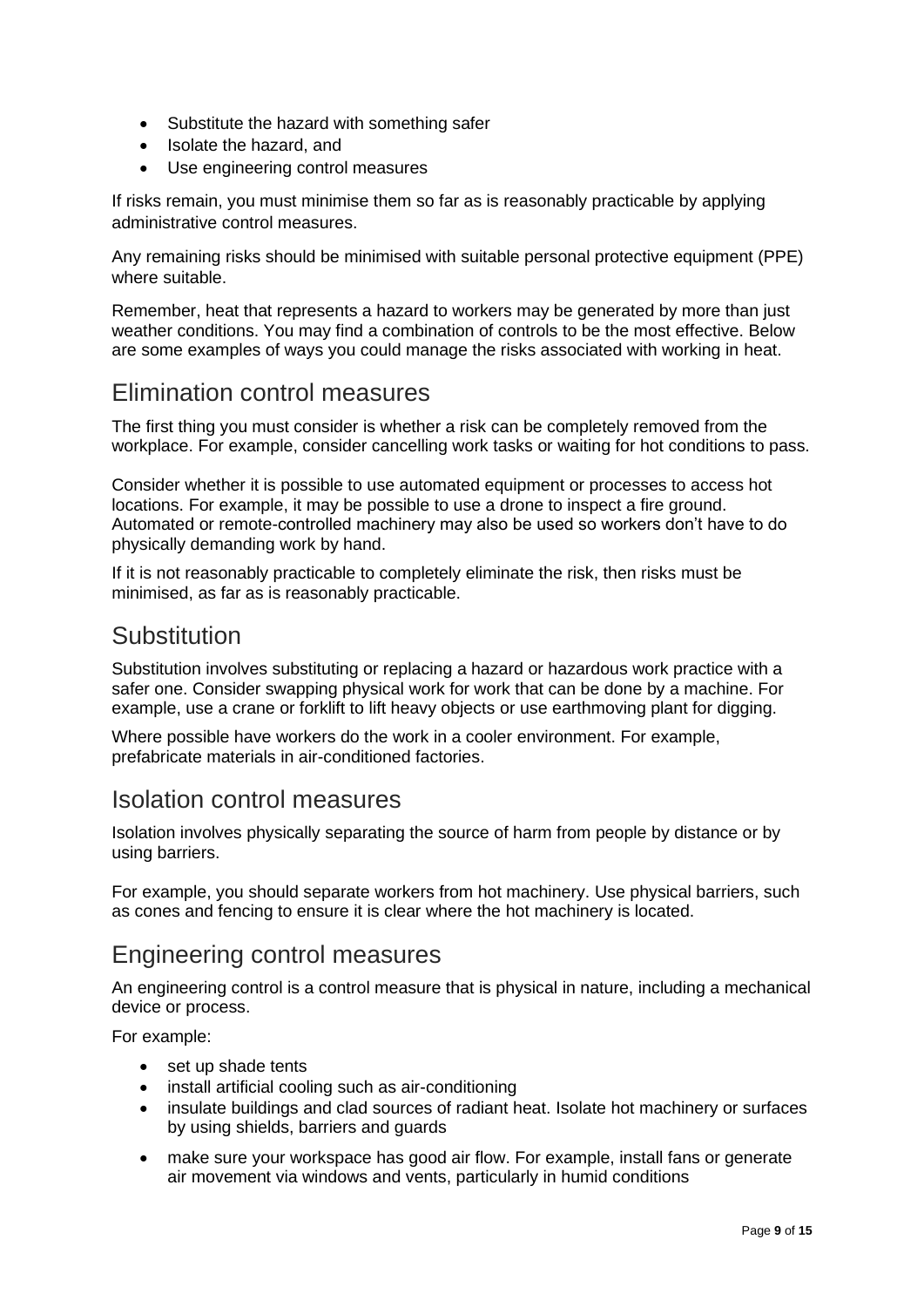- remove heated air or steam from hot processes using local exhaust ventilation
- provide air-conditioned, shaded or cool break areas as close as possible to the work site
- reduce radiant heat for example by allowing plant to cool down before use, and
- provide accessible cool drinking water or, when necessary, electrolyte solutions.

The person with management or control of plant at a workplace must ensure, so far as is reasonably practicable, that any pipe or other part of the plant associated with heat or cold is guarded or insulated so that the plant is without risks to the health or safety of any person.

## Administrative control measures

If risks remain, they should be minimised by implementing administrative control measures, so far as is reasonably practicable. Administrative control measures include work methods or procedures that are designed to minimise exposure to a hazard as well as the information, training and instruction needed to ensure workers can work safely.

Administrative controls are less effective than other control measures because they do not control the hazard at the source and instead rely on human behaviour and supervision.

Some administrative measures will be necessary to ensure substitution, isolation and engineering control measures are implemented effectively, for example, following safe work procedures when using equipment.

An example of an administrative control measure is scheduling more physically demanding activities to be completed in the cooler parts of the day. However, it is important to remember that heat stress is still possible even in cooler conditions, such as early in the morning. Additionally, you should consider organising work to minimise physically demanding tasks, for example through conducting work at ground level to avoid climbing up and down stairs or ladders. You may also wish to modify targets and work rates to make the work easier and reduce physical exertion.

If possible, ensure workers will not be working alone, or if not possible, ensure you are able to monitor them. Young workers and those new to the workplace must be supervised where required to prevent unsafe work practices. Supervisors should be available to answer questions and provide guidance.

The severity of heat-related illness is impacted by ease-of-access to support services such as first aiders and emergency services, ensure remote or isolated workers can easily call for help.

You must ensure that you your emergency plan is suitable for the work and workplace. For example, if a worker collapses in a confined space, ensure there are procedures in place to rescue them without delay.

### **Training, information and supervision**

When you have identified heat risks at your workplace, you should monitor and supervise employees closely, and encourage them to pace themselves. Workers must be trained to be able to carry out their work safely. For example, workers should be trained to:

- identify and report hazards associated with heat and heat-related illness
- understand how to prevent heat-related illness
- recognise symptoms and signs of heat-related illness in themselves and others
- call for assistance if necessary
- look out for each other's wellbeing
- modify work intensity and take more regular breaks when working in heat
- drink sufficient water to stay hydrated
- recognise the dangers of diuretic drinks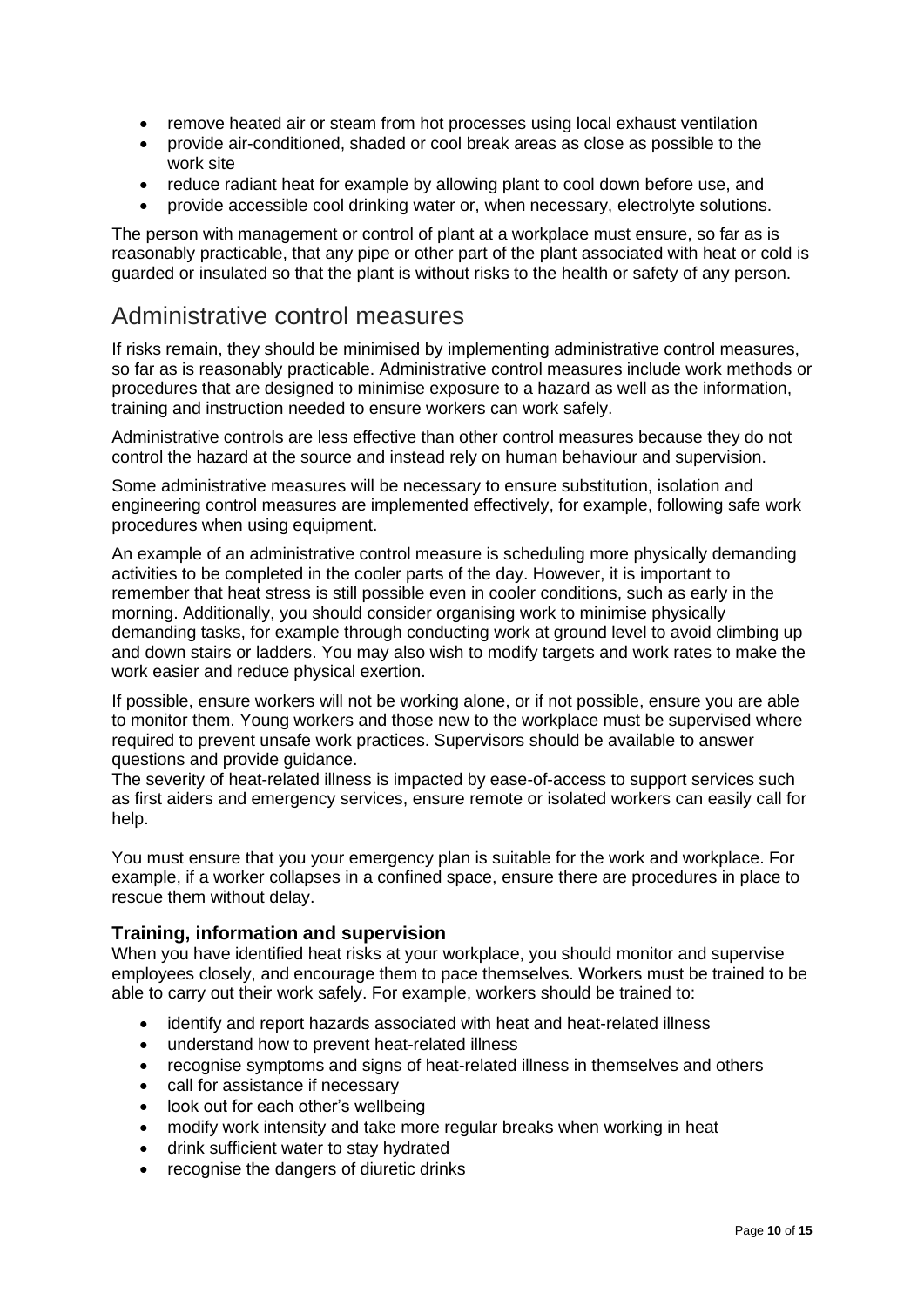- be aware of individual risk factors
- understand acclimatisation, and recognise the potential dangers associated with the use of alcohol and/or drugs when working in heat.

## PPE

PPE can be effectively used in conjunction with higher level controls to minimise residual risks associated with working in heat. If practicable, modify uniforms or required dress codes so workers can wear cooler, more breathable clothing. Consider providing the following:

- loose fitting, lightweight clothing
- wearable personal cooling systems, such as water-cooled garments, air-cooled garments, cooling vests and wetted garments

It is important to consider how the PPE that is needed for some tasks can increase the risk of heat-related illness. For example, heavy protective clothing and masks can trap heat close to the body. You should consider the type of PPE being provided as well as the length of time an individual is wearing PPE, their work rate, acclimatisation level and environmental conditions. Additional control measures, such as increase in break times, should be considered when workers are required to wear PPE that increases the risk of heat related illness.

### **Solar ultraviolet radiation protection**

Although exposure to solar ultraviolet radiation (UVR) and heat illness are separate hazards, the PPE for sun protection can also protect against heat-related illness. You should ensure PPE is used to minimise the risk of solar UVR exposure when outdoor work is being carried out. The design should balance sun protection with the need to stay cool in hot conditions.

PPE used for sun protection includes:

- sun protective work clothing
- sun protective hats
- sunglasses, and
- sunscreen

For information on how you can manage the risks of working in the sun see Safe Work Australia's *[Guide on exposure to solar ultraviolet radiation](https://www.safeworkaustralia.gov.au/doc/guide-exposure-solar-ultraviolet-radiation-uvr)*.

### Acclimatisation

Acclimatisation means that the body is starting to adapt to heat. An acclimatised worker may begin to sweat more efficiently and can more easily maintain a normal body temperature. Remember, there is a limit to how far a person's body can adapt and this is not a reliable control. If you plan to introduce an acclimatisation program to manage the risks associated with working in heat in your workplace, consult a professional like an occupational hygienist.

## Hydration

When working in heat, dehydration is a major risk. Dark or reduced urine output can indicate dehydration. You must ensure workers have access to cool drinking water and encourage workers to stay hydrated. Remember that thirst is satisfied before fluid loss is replaced.

If a person is experiencing dehydration, the use of oral electrolyte replacement therapy, such as sports drinks that contain salt and potassium should be used. If dehydration is severe or you are unsure what to do, seek medical assistance.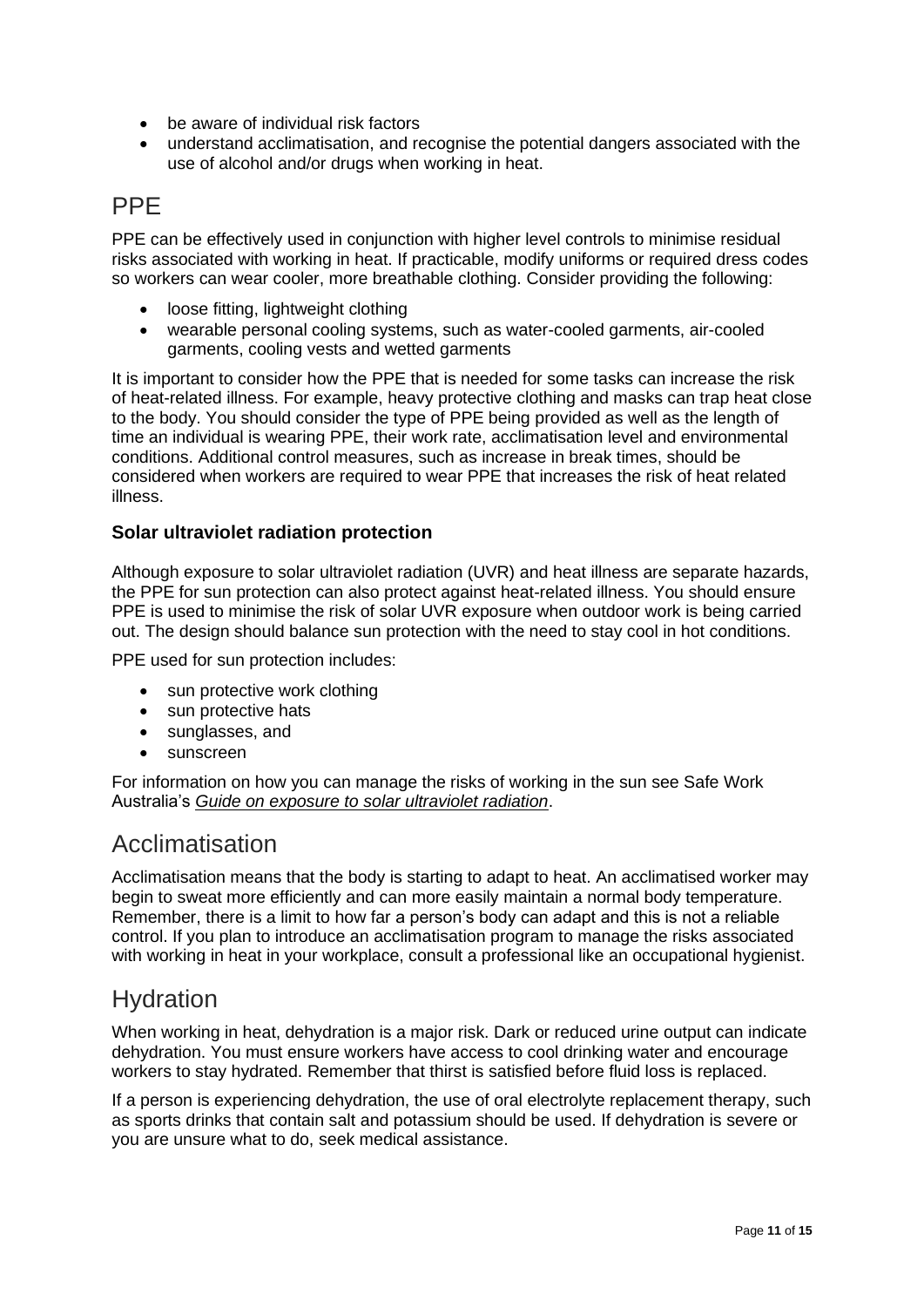## <span id="page-11-0"></span>4. Review the control measures

You must review control measures to ensure that they are working as planned and that they do not introduce new uncontrolled risks. For example, removing PPE to cool a worker down may introduce new hazards such as exposure to chemicals or solar UVR.

Consulting with workers and their representatives, if any, can help determine if the control measures are effective. You should also consider:

- if the workers are actively involved in identifying hazards or controls
- if incidents are occurring more or less frequently, and
- if any new information or equipment has been developed that may be effective.

If issues with the risk management controls are found, the risk management process should be repeated to effectively manage the risks.

## <span id="page-11-1"></span>What can you do if someone develops a heatrelated illness?

Heat-related illness is a progressive condition and if left untreated it can be fatal. If you think someone has severe heat exhaustion, or heat stroke, you should call an ambulance immediately and perform first aid until an ambulance arrives.

For the early stages of heat-related illness first aid can often be effective, but you should always seek medical assistance if in doubt, or if the person's symptoms are severe.

Appendix 1 – [First aid fact sheet](#page-3-0) provides information on recognising and treating the most common forms of heat-related illness. You can find further information in the [Code of](https://www.safeworkaustralia.gov.au/doc/model-code-practice-first-aid-workplace)  Practice: *[First aid in the workplace.](https://www.safeworkaustralia.gov.au/doc/model-code-practice-first-aid-workplace)*

## <span id="page-11-2"></span>Further resources

For more information on controlling the risk see the Code of Practice: *[How to manage work](https://www.safeworkaustralia.gov.au/doc/model-code-practice-how-manage-work-health-and-safety-risks)  [health and safety](https://www.safeworkaustralia.gov.au/doc/model-code-practice-how-manage-work-health-and-safety-risks) risks* provides information on risk management and the hierarchy of risk control.

Workplace Health and Safety Queensland has also published a [Heat Stress basic calculator](https://fswqap.worksafe.qld.gov.au/etools/etool/heat-stress-basic-calculator-test/) that may assist you in assessing the risk of working in heat.

The Bureau of Meteorology (BOM) is also useful source of up to date information, particularly if your workers will be working outdoors or somewhere where environmental conditions can affect temperature and humidity. BOM's [Heatwave Service for Australia](http://www.bom.gov.au/australia/heatwave/) forecasts the location and severity of heatwaves and information on [climate zones of](http://www.bom.gov.au/jsp/ncc/climate_averages/climate-classifications/index.jsp)  [Australia,](http://www.bom.gov.au/jsp/ncc/climate_averages/climate-classifications/index.jsp) which can help you identify the likelihood of high temperatures and high humidity. BOM also publishes a range of local forecasts and current observations.

You can use simple indices such as apparent temperature, which is calculated using ambient temperature and relative humidity, to help you estimate how hot conditions feel to your workers.

Where necessary, you may engage an occupational hygienist to perform a professional risk assessment and devise a management plan for your business.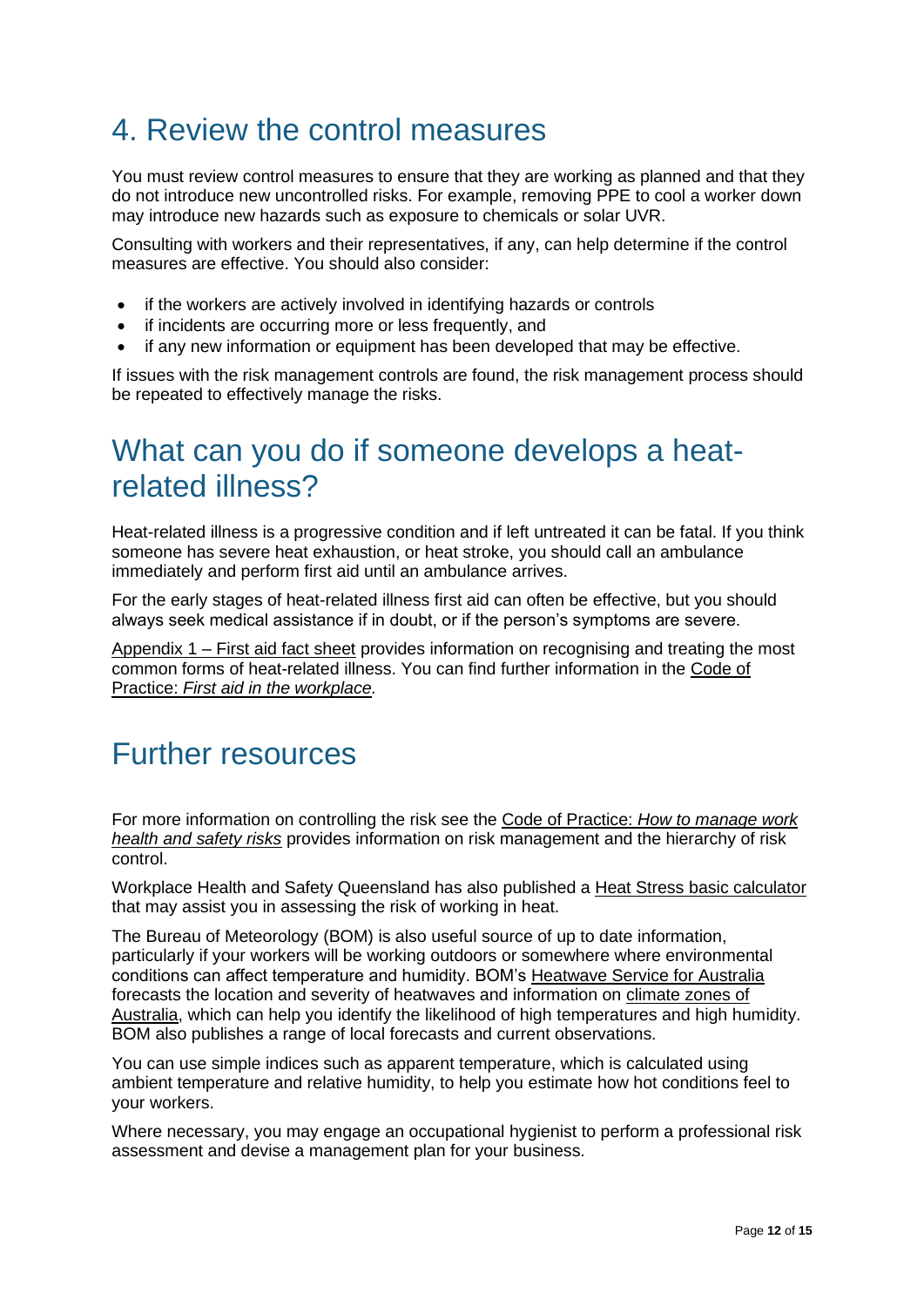# <span id="page-12-0"></span>Appendix 1 – First aid fact sheet

You have a duty to provide first aid equipment and facilities, and access to trained first aid officers, for sick or injured workers. Heat-related illness is progressive. If the worker is not treated or remains in a hot environment, it can be fatal.

**Note on pre-existing medical conditions and medications.** Previous heat-related illness, certain medications and medical conditions can make a worker more susceptible to heat related illness and can affect how the worker can be treated. You should alert workers to this risk and monitor them closely as far as is reasonably practicable.

#### **Dehydration – Seek medical advice if symptoms don't improve or are severe**

| <b>Symptoms</b>                                                                                                                                                                                                     | First aid for dehydration                                                                                                                                                                                                              |
|---------------------------------------------------------------------------------------------------------------------------------------------------------------------------------------------------------------------|----------------------------------------------------------------------------------------------------------------------------------------------------------------------------------------------------------------------------------------|
| Mild to severe thirst (remember that thirst<br>is satisfied before fluid loss is<br>fully replaced).<br>Dry lips and tongue.<br>Slowed mental function and<br>lowered performance.<br>Reduced or dark urine output. | Drink water. Avoid caffeinated, carbonated and<br>alcoholic drinks, and salt tablets.<br>Loosen tight clothing and remove unnecessary<br>clothing, including PPE.<br>In cases of extreme heat or dehydration,<br>replace electrolytes. |

#### **Heat rash – Seek medical advice if symptoms don't improve**

| <b>Symptoms</b>                                                                     | First aid for heat rash                                                                                                                              |
|-------------------------------------------------------------------------------------|------------------------------------------------------------------------------------------------------------------------------------------------------|
| Itchy rash with small raised red spots on<br>the face, neck, back, chest or thighs. | Move to a cooler, less humid environment.<br>Keep the affected area dry and remove unnecessary<br>clothing, including PPE.<br>Apply a cold compress. |

#### **Heat cramps – Seek medical advice if symptoms don't improve**

| <b>Symptoms</b>                                                                                                  | First aid for heat cramps                                                                                                                            |
|------------------------------------------------------------------------------------------------------------------|------------------------------------------------------------------------------------------------------------------------------------------------------|
| Painful and often incapacitating cramps in<br>muscles, particularly when undertaking<br>demanding physical work. | Stop activity and rest quietly in a cool place until<br>recovered.<br>Drink an electrolyte solution.                                                 |
| <b>Fainting - Seek medical advice</b>                                                                            |                                                                                                                                                      |
| <b>Symptoms</b>                                                                                                  | <b>First aid for fainting</b>                                                                                                                        |
| Fainting (heat syncope) can occur while<br>standing or rising from a sitting position.                           | Lie the worker flat immediately with their legs slightly<br>raised.<br>Do not raise the head.<br>Treat as for heat stroke and follow medical advice. |

#### **Heat stroke – Call an ambulance immediately**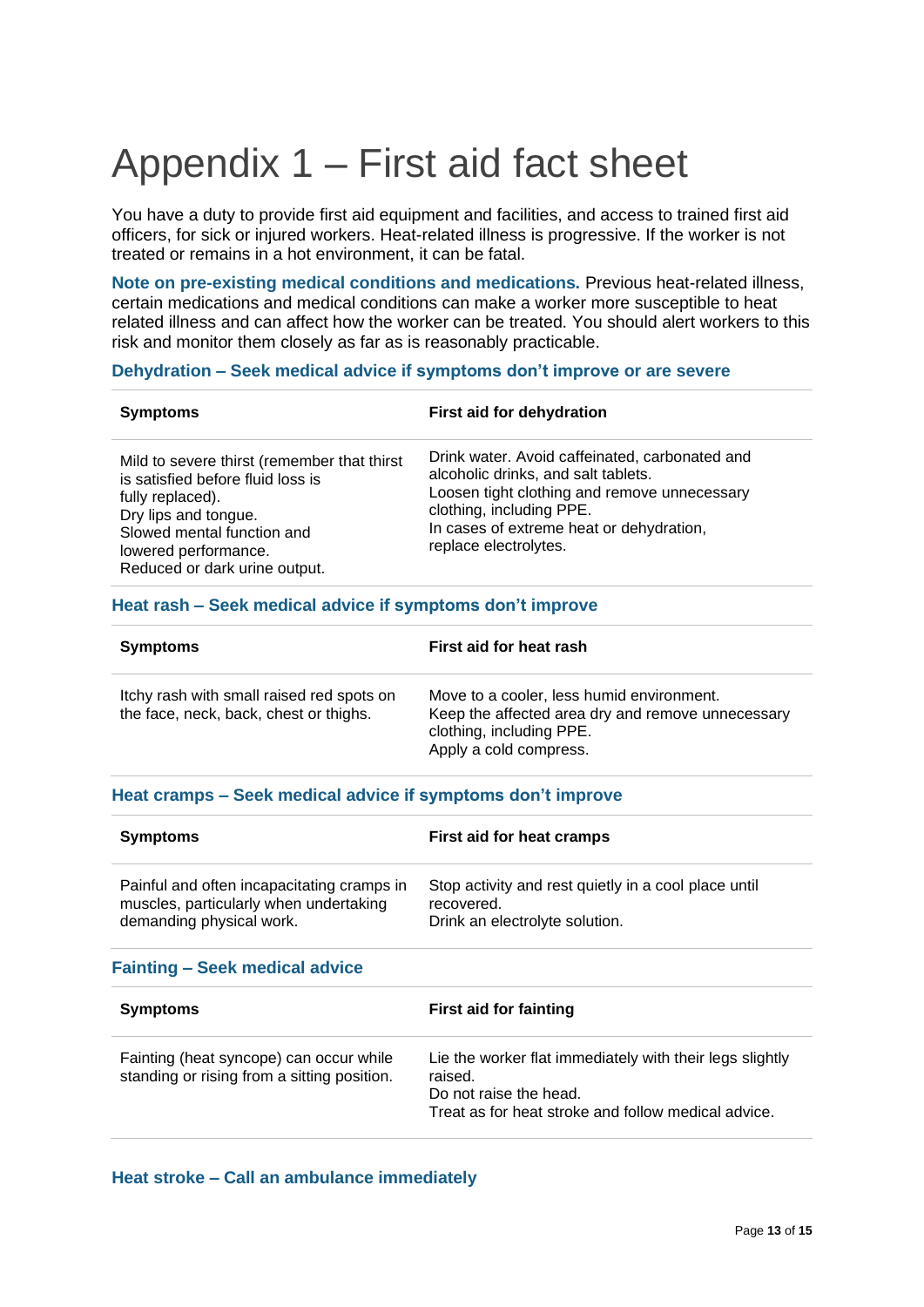#### **Symptoms (not all will be present)**

#### **First aid for heat stroke**

Dehydration, thirst, and reduced or dark urine output. Sweating. The person stops sweating. Skin can be pink, warm and dry, or cool and blue. High body temperature above 39 degrees Celsius. Weakness or fatigue. Cramps. Pounding, rapid pulse. Headache, dizziness and visual disturbances. Muscle cramps. Nausea and/or vomiting. Clumsiness or slower reaction times. Disorientation or impaired judgement. Tingling or numbness in fingers or toes. Rapid or short breathing. Rapid weak pulse or heart palpitations. Vomiting or an unwillingness to drink. Irritability and mental confusion. Collapse, seizures and unconsciousness. **Cardiac arrest**. Can be characterised by unconsciousness, stopped breathing and no pulse

Call 000 and evacuate by ambulance immediately. Ensure that the ambulance is updated if the worker experiences seizures or becomes unconscious. Follow all directions given by the ambulance operator. If cardiac arrest occurs follow [DRSABCD action plan](http://www.stjohnnsw.com.au/drsabcd-action-plan/) While waiting for the ambulance: Move the worker to a cool place with circulating air. Remove unnecessary clothing, including PPE Loosen tight clothing. If practicable and safe to do, immersion in a bath of cold water is the most effective means for cooling a person. Immerse the worker (whole-body from the neck down) in a bath of cold water (preferably 1–7˚) for 15 minutes. Continuously observe the worker to ensure an open airway in case of any change in their level of consciousness. If a cold bath is not available, or is not reasonably practicable or safe to use, use a combination of the following as available: Cool the worker by splashing cool or cold water on their skin or sponging their skin with a damp cloth. Make a wind tunnel by suspending sheets around, not on, the worker's body. Use a fan to direct gentle airflow over the worker's body. Apply cold packs or wrapped ice to the worker's neck, groin and armpits. If the worker is fully conscious sit them up to facilitate drinking and provide cool fluid to drink. Provide an electrolyte solution with sugar. Do not attempt to give oral fluid if the worker is not fully conscious. Shivering is an automatic muscular reaction which warms the body. It will make the body temperature rise even further. If the worker starts shivering, stop cooling immediately and cover them until they stop. Once they have stopped recommence first aid treatment.